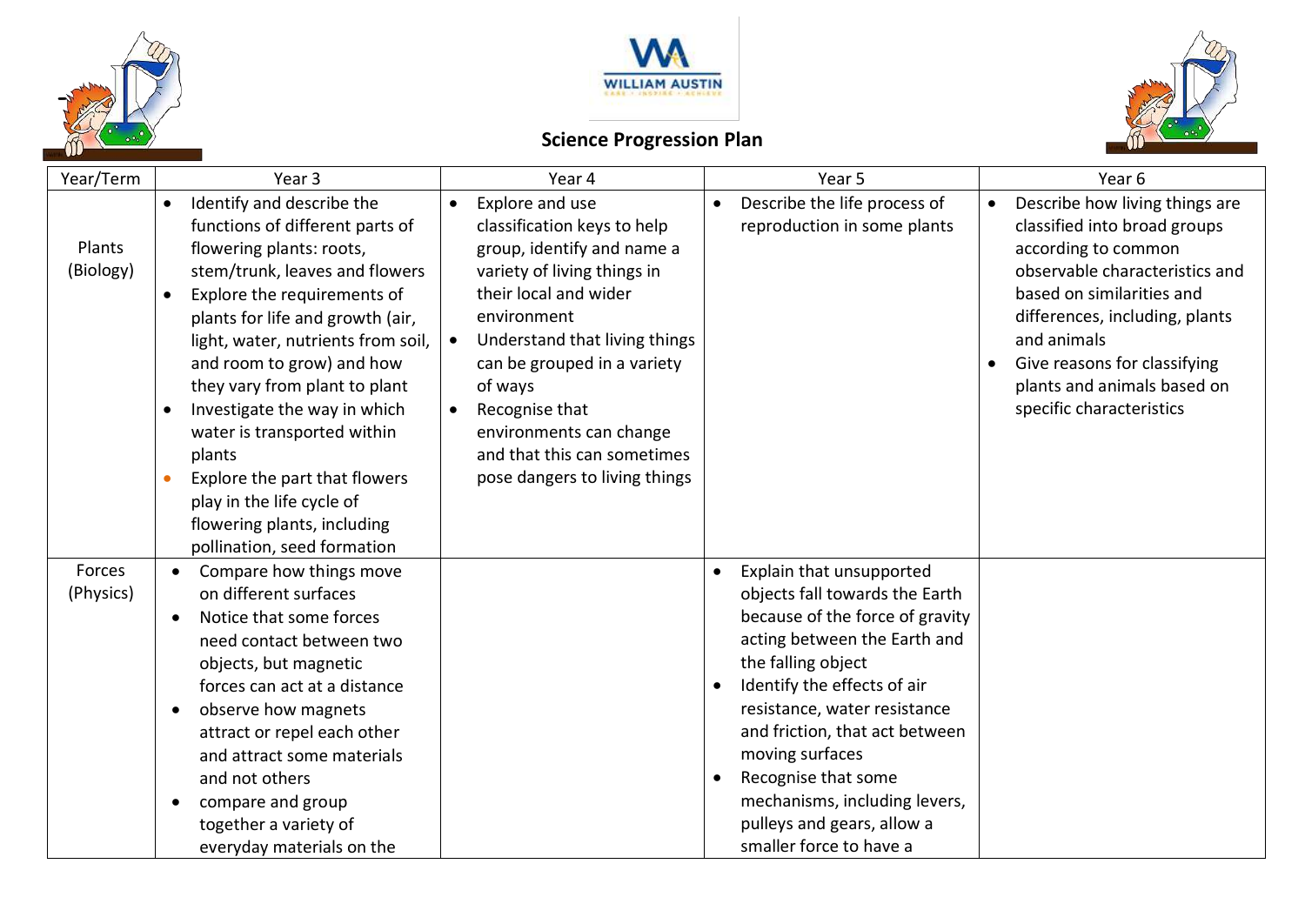|                                             | basis of whether they are<br>attracted to a magnet, and<br>identify some magnetic<br>materials<br>describe magnets as having<br>two poles<br>predict whether two<br>magnets will attract or<br>repel each other,<br>depending on which poles<br>are facing                                                                 |                                                                                                                                                                                                                                                                                                                                | greater effect                                                                                                                                                                                                                                         |                                                                                                                                                                                                                                                                                                                                                                                            |
|---------------------------------------------|----------------------------------------------------------------------------------------------------------------------------------------------------------------------------------------------------------------------------------------------------------------------------------------------------------------------------|--------------------------------------------------------------------------------------------------------------------------------------------------------------------------------------------------------------------------------------------------------------------------------------------------------------------------------|--------------------------------------------------------------------------------------------------------------------------------------------------------------------------------------------------------------------------------------------------------|--------------------------------------------------------------------------------------------------------------------------------------------------------------------------------------------------------------------------------------------------------------------------------------------------------------------------------------------------------------------------------------------|
| Animals<br>including<br>humans<br>(Biology) | Identify that animals, including<br>humans, need the right types<br>and amount of nutrition, and<br>that they cannot make their<br>own food; they get nutrition<br>from what they eat<br>Identify that humans and some<br>$\bullet$<br>other animals have skeletons<br>and muscles for support,<br>protection and movement | Describe the simple<br>$\bullet$<br>functions of the basic parts<br>of the digestive system in<br>humans<br>Identify the different types<br>$\bullet$<br>of teeth in humans and their<br>simple functions<br>Construct and interpret a<br>$\bullet$<br>variety of food chains,<br>identifying producers,<br>predators and prey | Describe the changes as<br>humans develop to old age<br>Describe the differences in<br>$\bullet$<br>the life cycles of a mammal,<br>an amphibian, an insect and a<br>bird<br>Describe the life process of<br>$\bullet$<br>reproduction in some animals | Identify and name the main<br>parts of the human circulatory<br>system, and describe the<br>functions of the heart, blood<br>vessels and blood<br>Recognise the impact of diet,<br>$\bullet$<br>exercise, drugs and lifestyle on<br>the way their bodies function<br>Describe the ways in which<br>$\bullet$<br>nutrients and water are<br>transported within animals,<br>including humans |
| Electricity<br>(Physics)                    |                                                                                                                                                                                                                                                                                                                            | Can identify common<br>appliances that run on<br>electricity<br>Identify elements of a<br>simple circuit<br>Recognise that a simple<br>switch opens and closes a<br>circuit<br>Recognises common<br>conductors and insulators<br>Can construct a simple<br>circuit                                                             | Classify materials based on<br>conductivity                                                                                                                                                                                                            | Associate the brightness of a<br>$\bullet$<br>lamp or volume of a buzzer<br>with voltage and number of<br>cells used<br>Use recognised symbols when<br>creating circuit diagrams<br>Compare and give reasons for<br>variations in how components<br>function                                                                                                                               |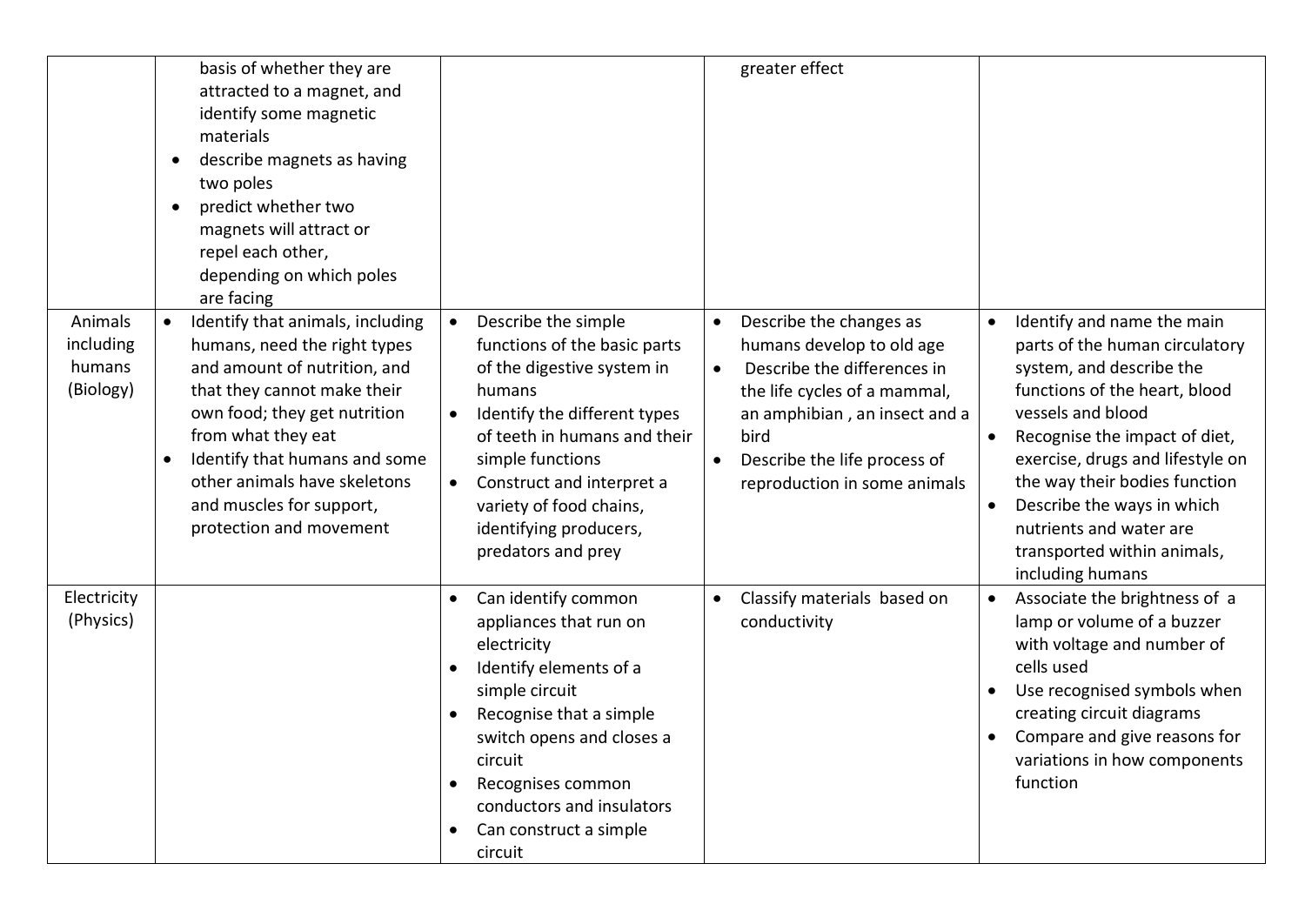| Light and<br>Sound<br>(Physics) | Recognise that they need<br>light in order to see things<br>and that dark is the absence<br>of light<br>Notice that light is reflected<br>$\bullet$<br>from surfaces<br>Recognise that light from<br>the sun can be dangerous<br>and that there are ways to<br>protect their eyes<br>Recognise that shadows are<br>$\bullet$<br>formed when the light from<br>a light source is blocked by<br>a solid object<br>Find patterns in the way<br>that the size of shadows<br>change | Identify how sounds are<br>made, associating some of<br>them with something<br>vibrating<br>Recognise that vibrations<br>$\bullet$<br>from sounds travel through<br>a medium to the ear<br>Find patterns between the<br>pitch of a sound and<br>features of the object that<br>produced it<br>• Find patterns between the<br>volume of a sound and the<br>strength of the vibrations<br>that produced it<br>Recognise that sounds get<br>$\bullet$<br>fainter as the distance from<br>the sound source increases |                                                                                                                                                                                                                                                                                                                                                                                               | Recognise that light appears to<br>travel in straight lines<br>Use the idea that light travels in<br>straight lines to explain that<br>objects are seen because they<br>give out or reflect light into the<br>eye<br>Explain that we see things<br>because light travels from light<br>sources to our eyes or from<br>light sources to objects and<br>then to our eyes<br>Use the idea that light travels in<br>straight lines to explain why<br>shadows have the same shape<br>as the objects that cast them |
|---------------------------------|--------------------------------------------------------------------------------------------------------------------------------------------------------------------------------------------------------------------------------------------------------------------------------------------------------------------------------------------------------------------------------------------------------------------------------------------------------------------------------|------------------------------------------------------------------------------------------------------------------------------------------------------------------------------------------------------------------------------------------------------------------------------------------------------------------------------------------------------------------------------------------------------------------------------------------------------------------------------------------------------------------|-----------------------------------------------------------------------------------------------------------------------------------------------------------------------------------------------------------------------------------------------------------------------------------------------------------------------------------------------------------------------------------------------|---------------------------------------------------------------------------------------------------------------------------------------------------------------------------------------------------------------------------------------------------------------------------------------------------------------------------------------------------------------------------------------------------------------------------------------------------------------------------------------------------------------|
| Properties<br>of materials      | Compare and group together<br>$\bullet$<br>different kinds of rocks on the<br>basis of their appearance and<br>simple physical properties                                                                                                                                                                                                                                                                                                                                      | Compare and group<br>$\bullet$<br>materials together,<br>according to whether they<br>are solids, liquids or gases                                                                                                                                                                                                                                                                                                                                                                                               | Compare and group together<br>$\bullet$<br>everyday materials on the<br>basis of their properties,<br>including their hardness,<br>solubility, transparency,<br>conductivity (electrical and<br>thermal), and response to<br>magnets<br>Give reasons, based on<br>evidence from comparative<br>and fair tests, for the<br>particular uses of everyday<br>materials, including metals,<br>wood |                                                                                                                                                                                                                                                                                                                                                                                                                                                                                                               |
| Changes of<br>materials         | Describe in simple terms how<br>$\bullet$<br>fossils are formed when things<br>that have lived are trapped                                                                                                                                                                                                                                                                                                                                                                     | Observe that some materials<br>$\bullet$<br>change state when they are<br>heated or cooled, and                                                                                                                                                                                                                                                                                                                                                                                                                  | Know that some materials will<br>dissolve in liquid to form a<br>solution, and describe how to                                                                                                                                                                                                                                                                                                |                                                                                                                                                                                                                                                                                                                                                                                                                                                                                                               |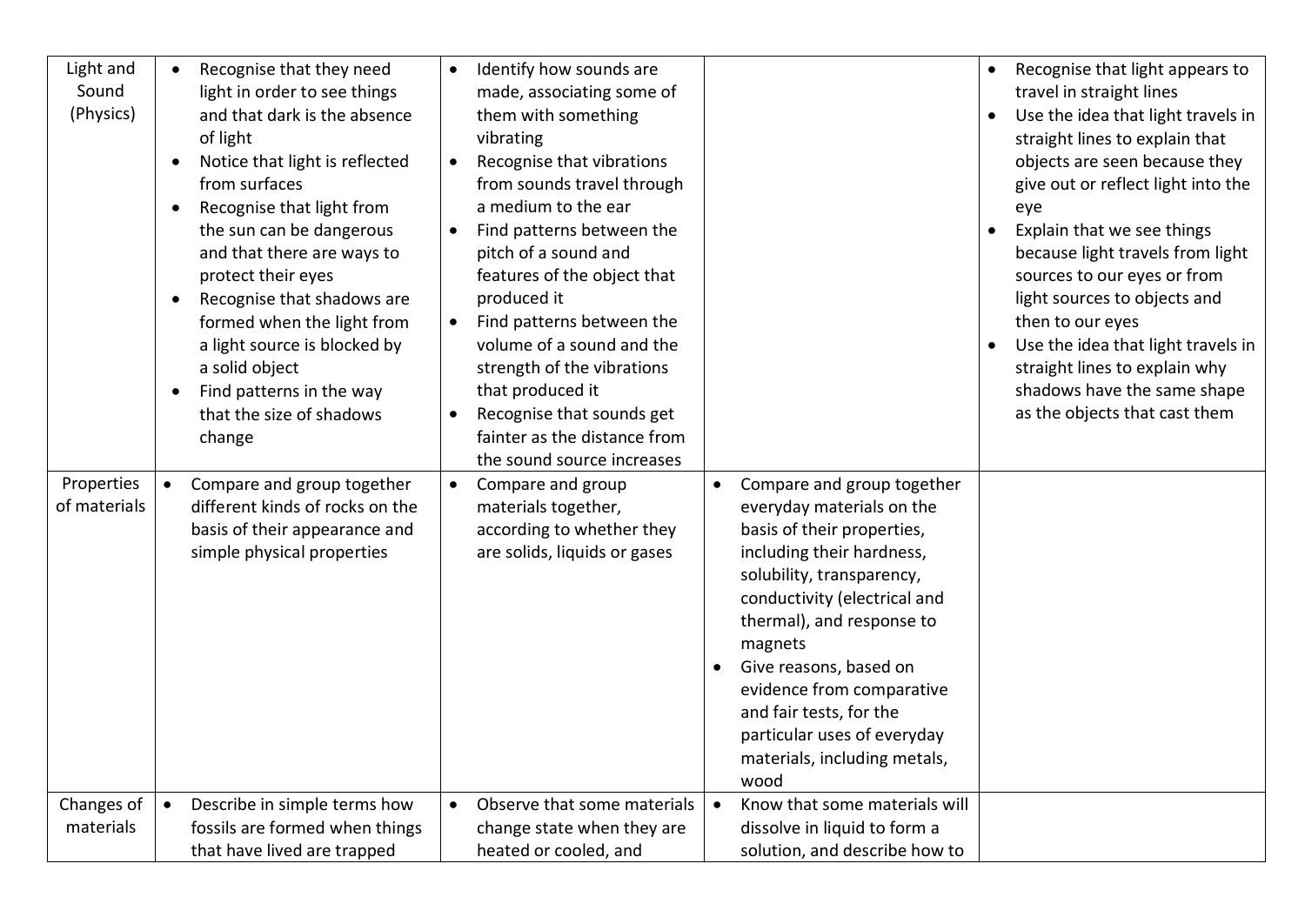|                                 | within rock<br>Recognise that soils are made<br>$\bullet$<br>from rocks and organic matter | measure or research the<br>temperature at which this<br>happens in degrees Celsius<br>(°C)<br>Identify the part played by<br>evaporation and<br>condensation in the water<br>cycle and associate the rate<br>of evaporation with<br>temperature | recover a substance from a<br>solution<br>Demonstrate that dissolving,<br>$\bullet$<br>mixing and changes of state<br>are reversible changes<br>Explain that some changes<br>result in the formation of new<br>materials, and that this kind<br>of change is not usually<br>reversible, including changes<br>associated with burning and<br>the action of acid on<br>bicarbonate of soda<br>Use knowledge of solids,<br>liquids and gases to decide<br>how mixtures might be<br>separated, including through<br>filtering, sieving and<br>evaporating |                                                                                                                                                                                                              |
|---------------------------------|--------------------------------------------------------------------------------------------|-------------------------------------------------------------------------------------------------------------------------------------------------------------------------------------------------------------------------------------------------|-------------------------------------------------------------------------------------------------------------------------------------------------------------------------------------------------------------------------------------------------------------------------------------------------------------------------------------------------------------------------------------------------------------------------------------------------------------------------------------------------------------------------------------------------------|--------------------------------------------------------------------------------------------------------------------------------------------------------------------------------------------------------------|
| Space                           |                                                                                            |                                                                                                                                                                                                                                                 | Describe the movement of<br>the Earth and other planets in<br>the Solar System<br>Describe the movement of<br>the moon relative to the Earth<br>Describe the sun, Earth and<br>moon as spherical bodies<br>Use the Earth's rotation to<br>explain day and night                                                                                                                                                                                                                                                                                       |                                                                                                                                                                                                              |
| Evolution<br>and<br>inheritance |                                                                                            |                                                                                                                                                                                                                                                 |                                                                                                                                                                                                                                                                                                                                                                                                                                                                                                                                                       | Recognise that living things<br>have changed over time and<br>the importance of fossils<br>Identify how plants are<br>adapted to suit their<br>environment in different ways<br>and that adaptation may lead |